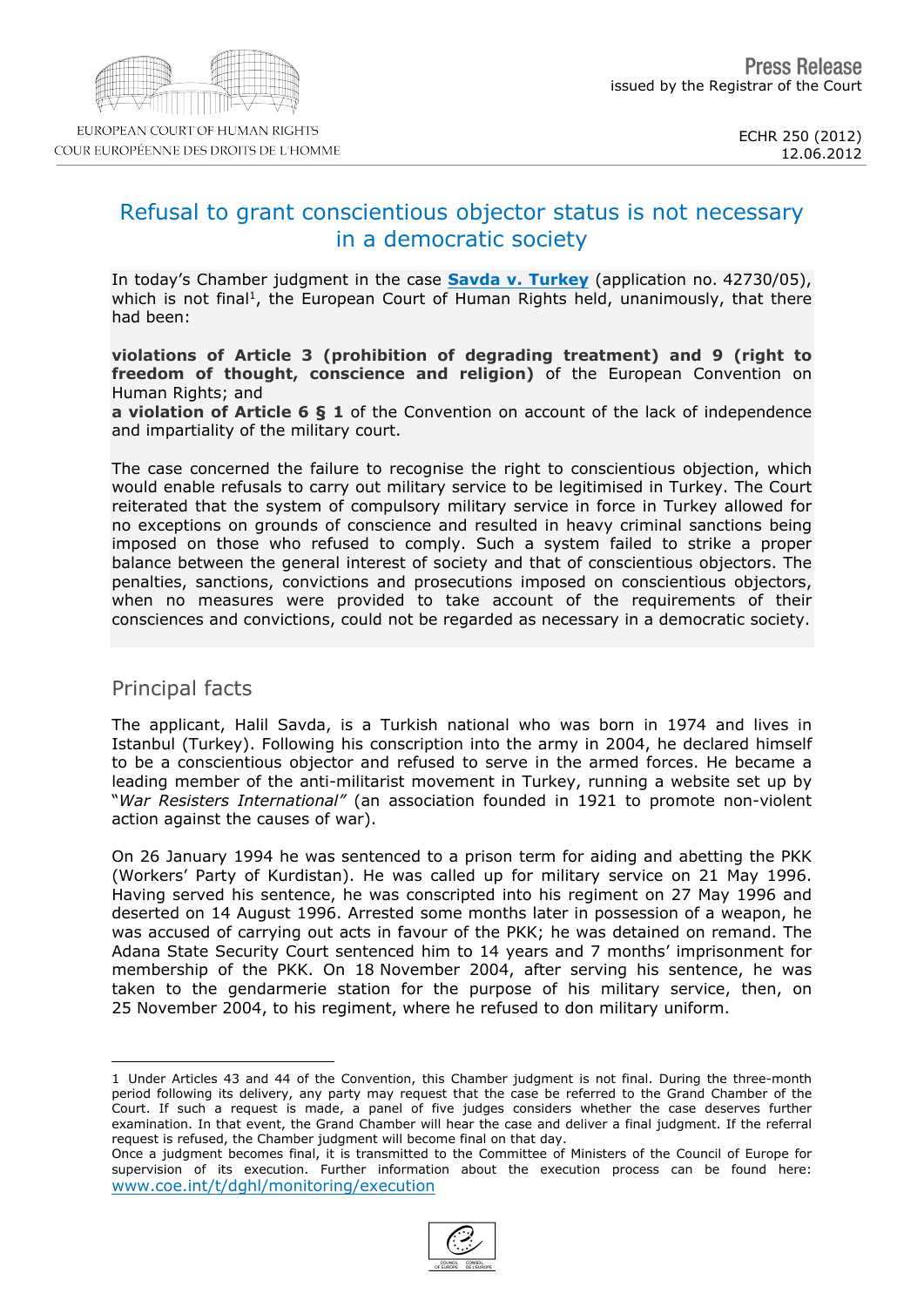A range of criminal proceedings were brought against him; in the meantime he continued to refuse to integrate into his regiment for the purpose of military service. He was tried on four occasions for desertion. On 21 April 2008 Mr Savda was transferred to a military hospital, where psychological tests were conducted. A panel of military doctors diagnosed an "anti-social personality" disorder and concluded that he was unfit for military service. On 25 April 2008, having been exempted from military service, he was discharged from his regiment. He was released on 25 November 2008 once his last prison sentence had been served.

## Complaints, procedure and composition of the Court

Mr Savda complained that his various prosecutions and convictions for claiming conscientious objector status had entailed violations of Articles 9 (right to freedom of thought, conscience and religion) and 10 (right to freedom of expression) of the Convention. Emphasising the seriousness of the measures taken against him on account of his refusal, he argued that the successive convictions placed him in a situation of humiliation and debasement. Relying on Article 6, he challenged the fairness of the proceedings before the military court, which, in his view, could not be regarded as an independent and impartial tribunal. The Court decided to examine Mr Savda's complaints under Articles 3, 6 and 9 of the Convention.

The application was lodged with the European Court of Human Rights on 11 November 2005.

Judgment was given by a Chamber of seven, composed as follows:

Françoise **Tulkens** (Belgium), *President*, Danutė **Jočienė** (Lithuania), Dragoljub **Popović** (Serbia), Isabelle **Berro-Lefèvre** (Monaco), András **Sajó** (Hungary), Işıl **Karakaş** (Turkey), Guido **Raimondi** (Italy)*, Judges*,

and also Stanley **Naismith**, *Section Registrar.*

Decision of the Court

### Article 3

The Court noted that in Turkey all male citizens who are found fit for national service are obliged to perform military service. Given that no substitute civilian service exists, conscientious objectors have no other choice, if they are to remain true to their convictions, but to refuse to be drafted into the army. In so doing, they open themselves to a form of "civil death", on account of the numerous criminal proceedings that the authorities invariably bring against them, the cumulative effects of the resulting criminal convictions and the possibility of being prosecuted throughout their lives.

Mr Savda was sentenced to prison terms on three occasions for refusing to wear a military uniform. On several occasions he was placed in solitary confinement, for periods ranging from 2 to 8 days, always on the same ground. Finally, Mr Savda was subjected to various criminal prosecutions and convictions, which were likely to continue indefinitely had the decision to demobilise him not been taken on 25 April 2008.

In those circumstances, the Court considered that the treatment to which Mr Savda had been subjected had caused serious pain and suffering that went beyond the usual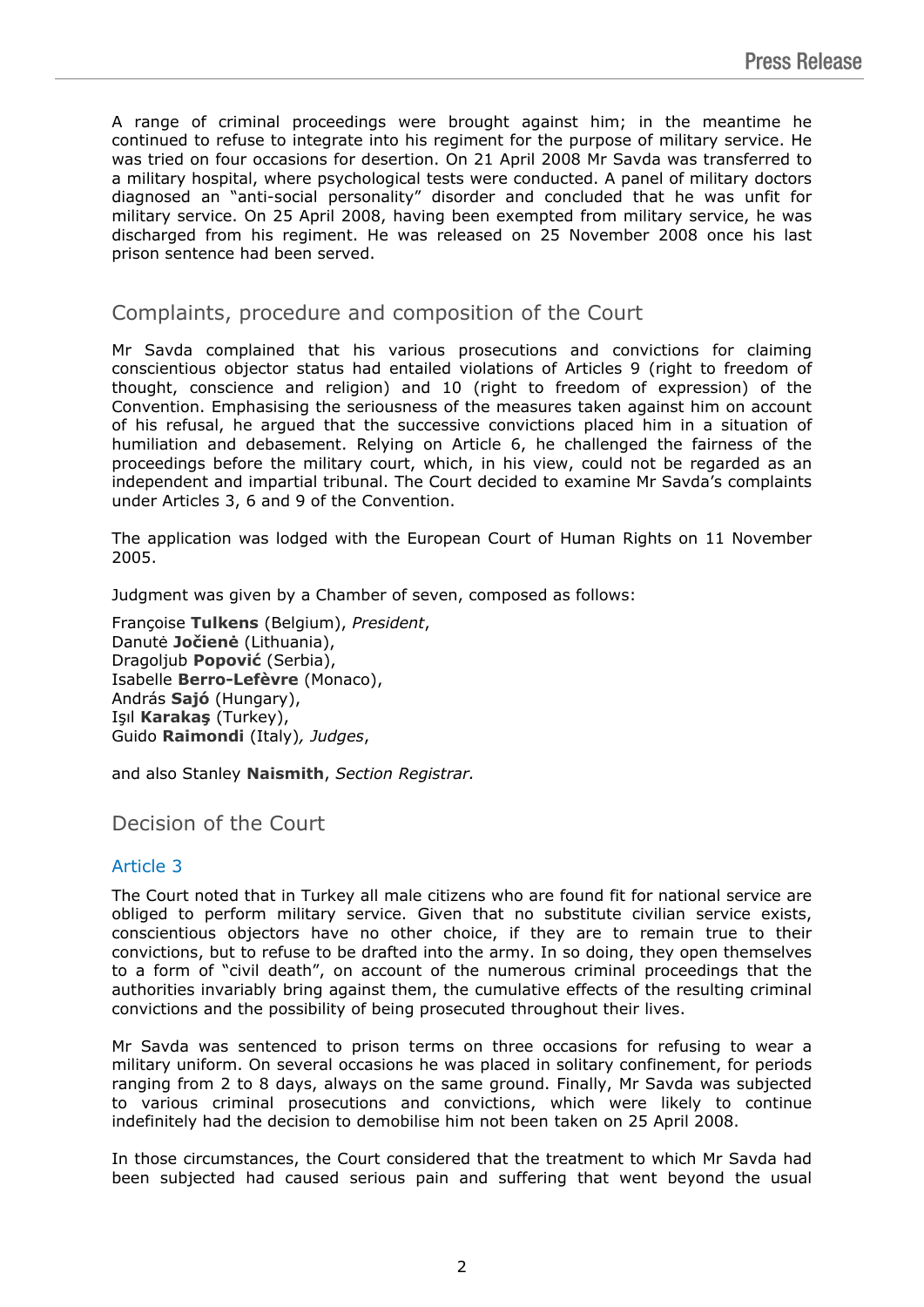element of humiliation inherent in a criminal conviction or detention. The Court therefore concluded that there had been a violation of Article 3.

#### Article 9

The Court recently re-examined its case-law concerning the application of Article 9 to conscientious objectors, in its judgment in the case of [Bayatyan](http://cmiskp.echr.coe.int/tkp197/view.asp?item=1&portal=hbkm&action=html&highlight=23459/03&sessionid=99321143&skin=hudoc-en) [v.](http://cmiskp.echr.coe.int/tkp197/view.asp?item=1&portal=hbkm&action=html&highlight=23459/03&sessionid=99321143&skin=hudoc-en) [Armenia](http://cmiskp.echr.coe.int/tkp197/view.asp?item=1&portal=hbkm&action=html&highlight=23459/03&sessionid=99321143&skin=hudoc-en)  (no. 23459/03) of 7 July 2011. It held that opposition to military service, where it was motivated by a serious and insurmountable conflict between the obligation to serve in the army and a person's conscience or his deeply and genuinely held religious or other beliefs, constituted a conviction or belief of sufficient cogency, seriousness, cohesion and importance to attract the guarantees of Article 9.

In the present case, the Court noted that Mr Savda complained not only about specific actions on the part of the State, but also about the latter's failure to have enacted a law implementing the right to conscientious objection. It noted that the Government had put forward no convincing or compelling reason that would justify this failure. The Government was unable to explain in what way recognition of the right to conscientious objection was incompatible, in the contemporary world, with the State's duties in relation to territorial integrity, public safety, the prevention of disorder and protection of the rights of others.

The Court noted that Mr Savda's case was characterised by the absence of a procedure to examine his request for recognition of conscientious objector status. His request was never examined by the authorities, who merely made use of criminal-law provisions penalising the refusal to carry out military service. The Court emphasised the State's obligation to provide a regulatory framework introducing a mechanism to protect the rights of individuals. In the absence of a procedure to examine requests for the purpose of establishing conscientious objector status, the obligation to carry out military service was such as to entail a serious and insurmountable conflict with an individual's conscience. There was therefore an obligation on the authorities to provide Mr Savda with an effective and accessible procedure that would have enabled him to have established whether he was entitled to conscientious objector status, as he requested.

A system which provided for no alternative service or any effective and accessible procedure by which the person concerned was able to have examined the question of whether he could benefit from the right to conscientious objection failed to strike the proper balance between the general interest of society and that of conscientious objectors. It followed that the relevant authorities had failed to comply with their obligation under Article 9 of the Convention.

#### Article 6

The Court noted that under Turkish criminal law an individual was considered to be a serviceman from the moment of incorporation into his regiment. Following his conscription, Mr Savda refused to wear military uniform and stated that he did not wish to carry out military service for reasons of conscience. In the Court's opinion, such a situation could hardly be regarded as similar to that of a regular solder who willingly agreed to submit to a system of military discipline.

In the Court's opinion, it was entirely understandable that a person who claimed to be a conscientious objector should be apprehensive about being tried by a bench of three judges which included a regular army officer. Such mistrust, however, did not suffice for it to be held that there had been a violation of Article 6 § 1. The Court endorsed the findings of the Turkish Constitutional Court, which, in its judgment of 7 May 2009, held that the participation of officers in the deliberations of military courts and the provisions subjecting military judges to military discipline and assessment reports were